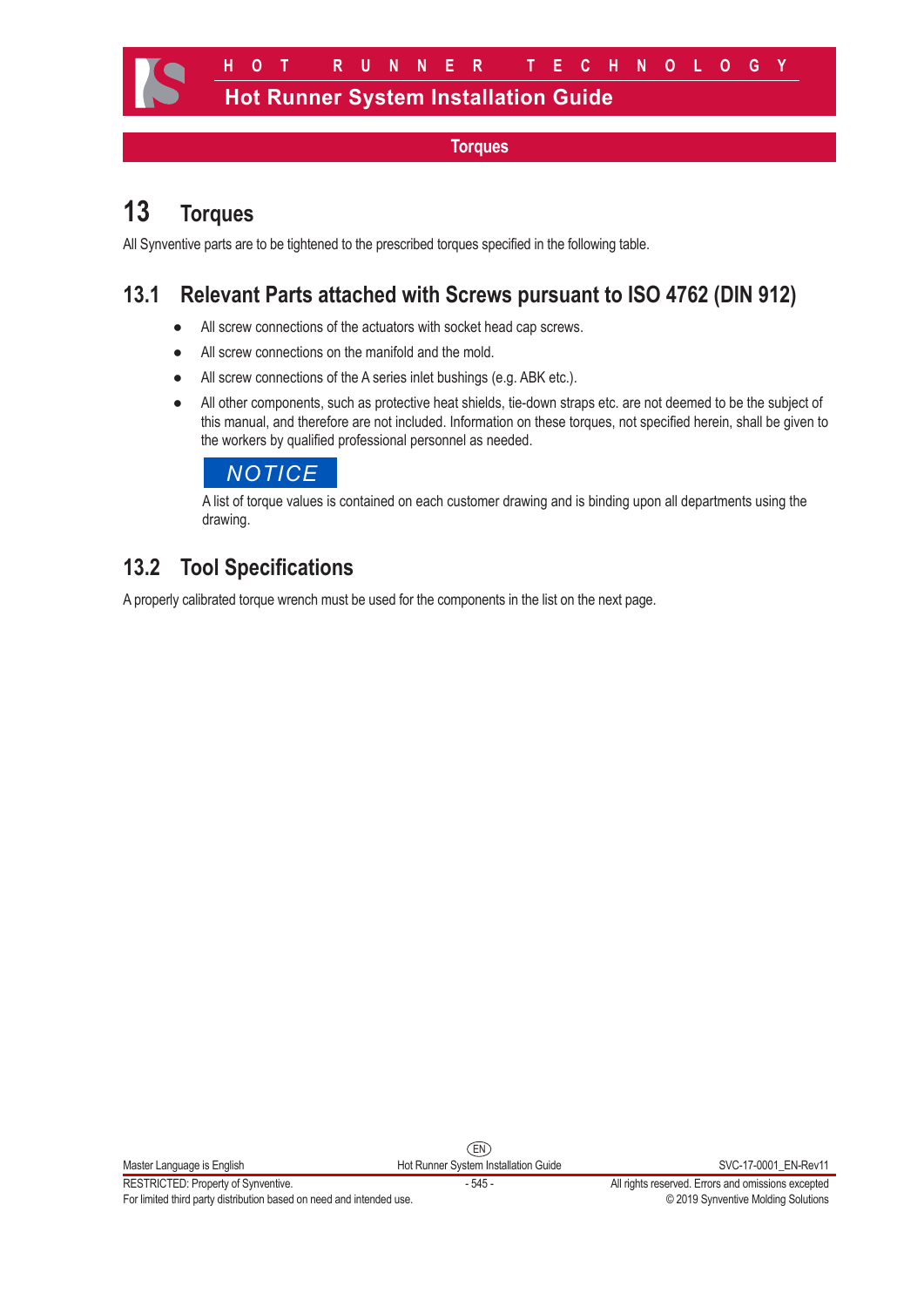### **13.3 Instructions on Torques for Synventive parts**

*Table 9: List of torques for Synventive part*

| <b>Torques - Nozzles</b>                    |              |                    |                     |                 |                |
|---------------------------------------------|--------------|--------------------|---------------------|-----------------|----------------|
| <b>API</b>                                  |              |                    |                     |                 |                |
|                                             | <b>Parts</b> | <b>Thread size</b> | <b>Wrench size</b>  | <b>Nm</b>       | ft-Ibs         |
| 03C                                         | Nozzle tip   | M6x0,75            | HEX7                | 5               | $\overline{4}$ |
| 04C                                         | Nozzle tip   | M10x0,75           | HEX10               | 15              | 11             |
| CB                                          | Nozzle tip   | M12x1              | HEX14/VZ14          | 30              | 22             |
| 06E                                         | Nozzle body  | M16x1              | HEX15               | 45              | 33             |
| 06S                                         | Nozzle body  | M16x1              | HEX32 via Adapt.    | 45              | 33             |
| 06E / 06S                                   | Nozzle tip   | M10x0,75           | HEX10               | 18              | 13             |
| 07E01                                       | Nozzle body  | M20x1              | HEX16               | 70              | 52             |
| 07E                                         | Nozzle tip   | M12x1              | <b>SW14</b>         | 30              | 22             |
| 09E                                         | Nozzle body  | M22x1,5            | HEX19               | 100             | 74             |
| 09S                                         | Nozzle body  | M22x1,5            | HEX32 via Adapt.    | 100             | 74             |
| 09E / 09S                                   | Nozzle tip   | M15x1              | HEX15               | 35              | 26             |
| 12E                                         | Nozzle body  | M27x1              | HEX24               | 175             | 130            |
| <b>12S</b>                                  | Nozzle body  | M27x1              | HEX24               | 175             | 130            |
| 12E / 12S                                   | Nozzle tip   | M20x1              | HEX21               | 100             | 74             |
| <b>GA</b>                                   | Nozzle tip   | M20x1              | <b>HEX17/21</b>     | 100             | 74             |
| 12E01/12E03/12E-04                          | Nozzle body  | M27x1              | HEX24               | 175             | 130            |
| 12E01/12E03                                 | Nozzle tip   | M20x1              | <b>HEX17/21</b>     | 100             | 74             |
| 12E-04                                      | Nozzle tip   | M20x1              | HEX21               | 100             | 74             |
| 16E01/16E02/16E03/16E-04/12EX16 Nozzle body |              | M32x1,5            | HEX32               | 340             | 250            |
| 16S-04                                      | Nozzle body  | M32x1,5            | HEX32               | 340             | 250            |
| 16E01                                       | Nozzle tip   | M27x1              | <b>HEX 22/24/27</b> | 200             | 148            |
| 16E02                                       | Nozzle tip   | M20x1              | <b>HEX17/21</b>     | 100             | 74             |
| 16E-04                                      | Nozzle tip   | M27x1              | HEX27               | 200             | 148            |
| GB                                          | Nozzle tip   | M27x1              | <b>HEX 22/24/27</b> | 200             | 148            |
| 22E01/22E02/22E03/22E-04/16EX22 Nozzle body |              | M42x1,5            | HEX41               | 440             | 325            |
| 22S-04                                      | Nozzle body  | M42x1,5            | HEX41               | 440             | 325            |
| 22E01                                       | Nozzle tip   | M30x1              | HEX27               | 280             | 207            |
| 22E02                                       | Nozzle tip   | M27x1              | <b>HEX 22/24/27</b> | 200             | 148            |
| 22E03                                       | Nozzle tip   | M34x1,5            | <b>HEX30/32</b>     | 400             | 295            |
| 22E-04                                      | Nozzle tip   | M34x1,5            | HEX32               | 400             | 295            |
| GC                                          |              | M30x1              | HEX27               | 280             | 207            |
| <b>APT</b>                                  | Nozzle tip   |                    |                     |                 |                |
|                                             |              |                    |                     |                 |                |
|                                             | <b>Parts</b> | <b>Thread size</b> | <b>Wrench size</b>  | <b>NM</b>       | ft-Ibs         |
| SR-8                                        | Nozzle tip   | M12x1              | 14                  | 30 <sub>2</sub> | 22             |
| $T-16$                                      | Nozzle body  | M45x2              | 41                  | 400             | 300            |
| $T-16$                                      | Nozzle tip   | M27x1              | 26                  | 200             | 148            |
| <b>SR-16</b>                                | Nozzle tip   | M27x1              | 26                  | 200             | 148            |
| $T-20$                                      | Nozzle body  | M52x3              | 46                  | 470             | 350            |
| $T-20$                                      | Nozzle tip   | M36x2              | 36                  | 340             | 250            |
| <b>SR-20</b>                                | Nozzle tip   | M25x1.5            | 27                  | 270             | 200            |
| $T-24$                                      | Nozzle body  | M60x3              | 57                  | 470             | 350            |
| $T-24$                                      | Nozzle tip   | M40x1.5            | 38                  | 340             | 250            |
| <b>SR-24</b>                                | Nozzle tip   | M33x2              | 38                  | 270             | 200            |

EN

For limited third party distribution based on need and intended use.

RESTRICTED: Property of Synventive.<br>For limited third party distribution based on need and intended use.<br>For limited third party distribution based on need and intended use.<br>Capace 2019 Synventive Molding Solutions

Master Language is English **Hot Runner System Installation Guide** SVC-17-0001\_EN-Rev11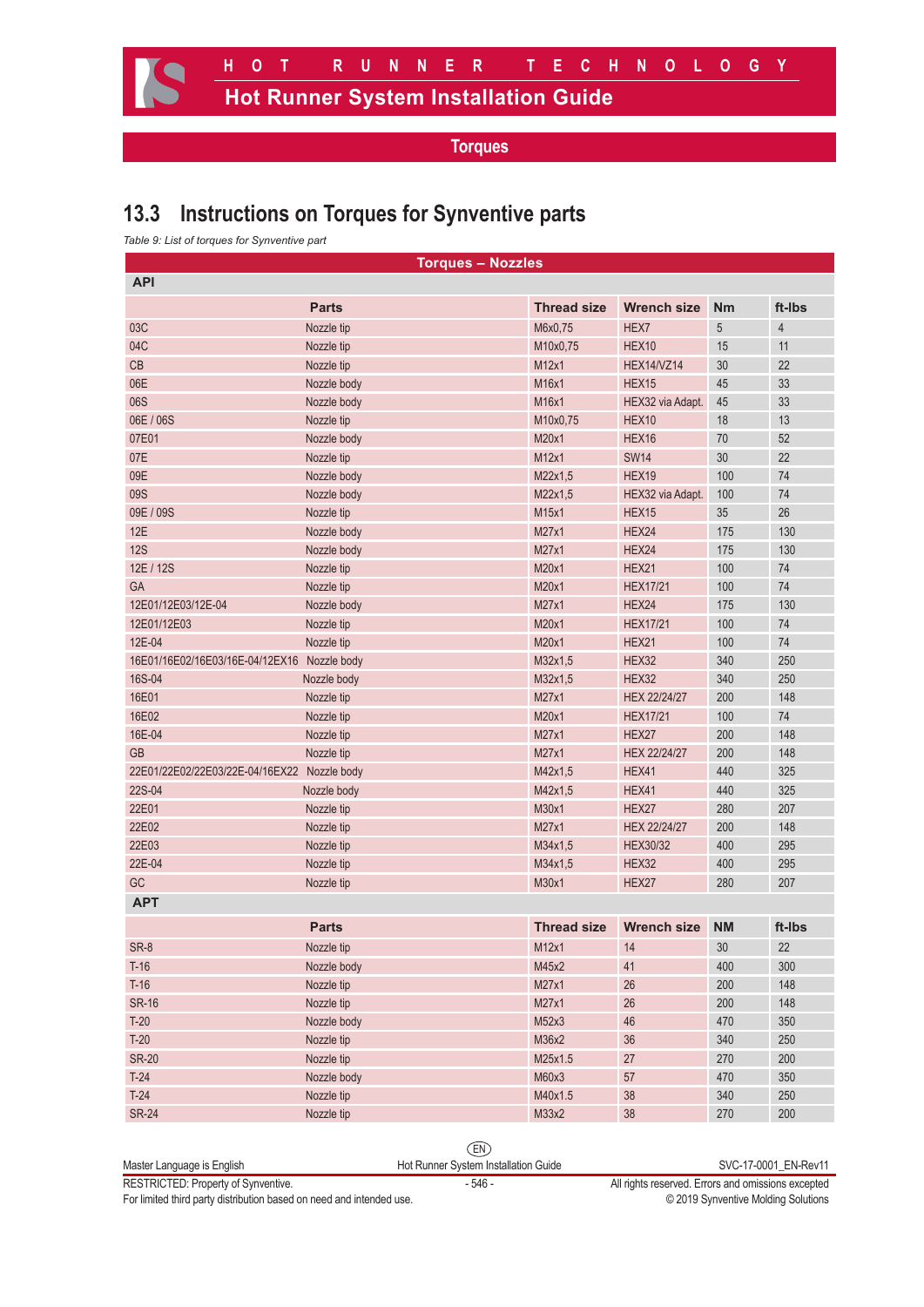| <b>APT - Asia</b>                              |                                          |                                                |                    |                    |                |        |
|------------------------------------------------|------------------------------------------|------------------------------------------------|--------------------|--------------------|----------------|--------|
|                                                | <b>Parts</b>                             |                                                | <b>Thread size</b> | <b>Wrench size</b> | <b>Nm</b>      | ft-Ibs |
| 09CP                                           | Nozzle tip for CP01T, FFN, FFT, VG, W25V |                                                | M14x1              | HEX <sub>10</sub>  | 20             | 15     |
| 09CP                                           | Nozzle tip for K01N                      |                                                | M14x1              | HEX <sub>10</sub>  | 47             | 35     |
|                                                | <b>Parts</b>                             |                                                | <b>Thread size</b> | <b>Wrench size</b> | <b>Nm</b>      | ft-Ibs |
| 09CP                                           | Nozzle tip for K02N                      |                                                | M14x1              | HEX11              | 47             | 35     |
| 12CP                                           | Nozzle tip for CP01T, FFN, FFT, VG, W25V |                                                | M18x1              | HEX <sub>13</sub>  | 30             | 22     |
| 12CP                                           | Nozzle tip for K01N                      |                                                | M18x1              | HEX <sub>13</sub>  | 90             | 67     |
| 12CP                                           | Nozzle tip for K02N                      |                                                | M18x1              | HEX15              | 90             | 67     |
| 16CP                                           | Nozzle tip for CP01T, FFN, FFT, VG, W25V |                                                | M22x1.5            | HEX17              | 60             | 44     |
| 16CP                                           | Nozzle tip for K01N                      |                                                | M25x1.5            | HEX18              | 270            | 200    |
| 08C                                            | Nozzle tip for W01T, W01V, K01N          |                                                | M14x1              | HEX16              | 65             | 48     |
| 08C                                            | Inner part for W01T, W01V                |                                                | M12x1              | HEX9               | 17             | 13     |
|                                                |                                          | <b>Torques - Manifold Parts and Others</b>     |                    |                    |                |        |
|                                                | <b>Parts</b>                             |                                                | <b>Thread size</b> | Wrench size        | <b>Nm</b>      | ft-Ibs |
| Inlet bushing                                  |                                          |                                                | M24x1,5            | HEX21              | 120            | 89     |
| Inlet bushing                                  |                                          |                                                | M32x1,5            | HEX27              | 260            | 192    |
| Inlet bushing                                  |                                          |                                                | M42x1,5            | HEX41/46 (2012)    | 400            | 295    |
| Inlet bushing                                  |                                          | M48x1,5                                        | HEX46              | 400                | 295            |        |
| Inlet bushing                                  |                                          |                                                | M48x2              | HEX41              | 460            | 339    |
| Inlet bushing 09CP                             |                                          |                                                | M27x1,5            | HEX27              | 200            | 148    |
| Inlet bushing 12CP                             |                                          | M27x1,5                                        | HEX27              | 200                | 148            |        |
| Inlet bushing 16CP                             |                                          |                                                | M36x1,5            | HEX36              | 320            | 237    |
| Valve pin guide NG20 / NG30 / NG38             |                                          | M14x1                                          | HEX16              | 30                 | 22             |        |
| Valve pin guide NG05 / NG06 / NG08 / VPG - M22 |                                          | M22x1                                          | HEX27              | 100                | 74             |        |
| Valve pin guide nut 47-85-101                  |                                          | M27x1                                          | HEX27              | 170                | 125            |        |
| Screw connections cylinder housing PNC7518M    |                                          | M <sub>6</sub>                                 | HEX <sub>5</sub>   | 9                  | $\overline{7}$ |        |
|                                                |                                          | <b>Torques - Dynamic Feed® Components</b>      |                    |                    |                |        |
|                                                | <b>Parts</b>                             |                                                | <b>Thread size</b> | <b>Wrench size</b> | <b>Nm</b>      | ft-Ibs |
| Transducer block DFTB12                        |                                          | Socket head cap screw ISO 4762 - 12.9 (DIN912) | M10                | HEX8               | 50             | 37     |
| Transducer block DFTB16                        |                                          | Socket head cap screw ISO 4762 - 12.9 (DIN912) | M <sub>16</sub>    | HEX14              | 180            | 133    |
| <b>Transducer block DFTB22</b>                 |                                          | Socket head cap screw ISO 4762 - 12.9 (DIN912) | M <sub>16</sub>    | HEX <sub>14</sub>  | 180            | 133    |
| Melt pressure sensor DFMPS                     |                                          | 1/2"- 20 UNF                                   | HEX <sub>13</sub>  | 45                 | 33             |        |
| <b>Torques for Screws and Nuts</b>             |                                          |                                                |                    |                    |                |        |
|                                                | <b>Parts</b>                             |                                                | <b>Thread size</b> | <b>Wrench size</b> | <b>Nm</b>      | ft-Ibs |
| Socket head cap screw ISO 4762 - 12.9 (DIN912) |                                          | M4                                             | HEX3               | $\overline{4}$     | 3              |        |
| Socket head cap screw ISO 4762 - 12.9 (DIN912) |                                          | M <sub>5</sub>                                 | HEX4               | 8                  | 6              |        |
| Socket head cap screw ISO 4762 - 12.9 (DIN912) |                                          | M <sub>6</sub>                                 | HEX <sub>5</sub>   | 14                 | 10             |        |
| Socket head cap screw ISO 4762 - 12.9 (DIN912) |                                          | M <sub>8</sub>                                 | HEX <sub>6</sub>   | 34                 | 25             |        |
| Socket head cap screw ISO 4762 - 12.9 (DIN912) |                                          | M10                                            | HEX8               | 67                 | 50             |        |
| Socket head cap screw ISO 4762 - 12.9 (DIN912) |                                          | M12                                            | HEX10              | 115                | 85             |        |
| Socket head cap screw ISO 4762 - 12.9 (DIN912) |                                          | M14                                            | HEX12              | 185                | 136            |        |
| Socket head cap screw ISO 4762 - 12.9 (DIN912) |                                          |                                                | M16                | HEX14              | 290            | 214    |
|                                                | <b>NOTICE</b>                            |                                                |                    |                    |                |        |

Torque values for screws and nuts < M4 are not specified in the torque list.

|                                     | EN                                   |                                                    |
|-------------------------------------|--------------------------------------|----------------------------------------------------|
| Master Language is English          | Hot Runner System Installation Guide | SVC-17-0001 EN-Rev11                               |
| RESTRICTED: Property of Synventive. | - 547 -                              | All rights reserved. Errors and omissions excepted |

For limited third party distribution based on need and intended use. **Example 2019** Synventive Molding Solutions